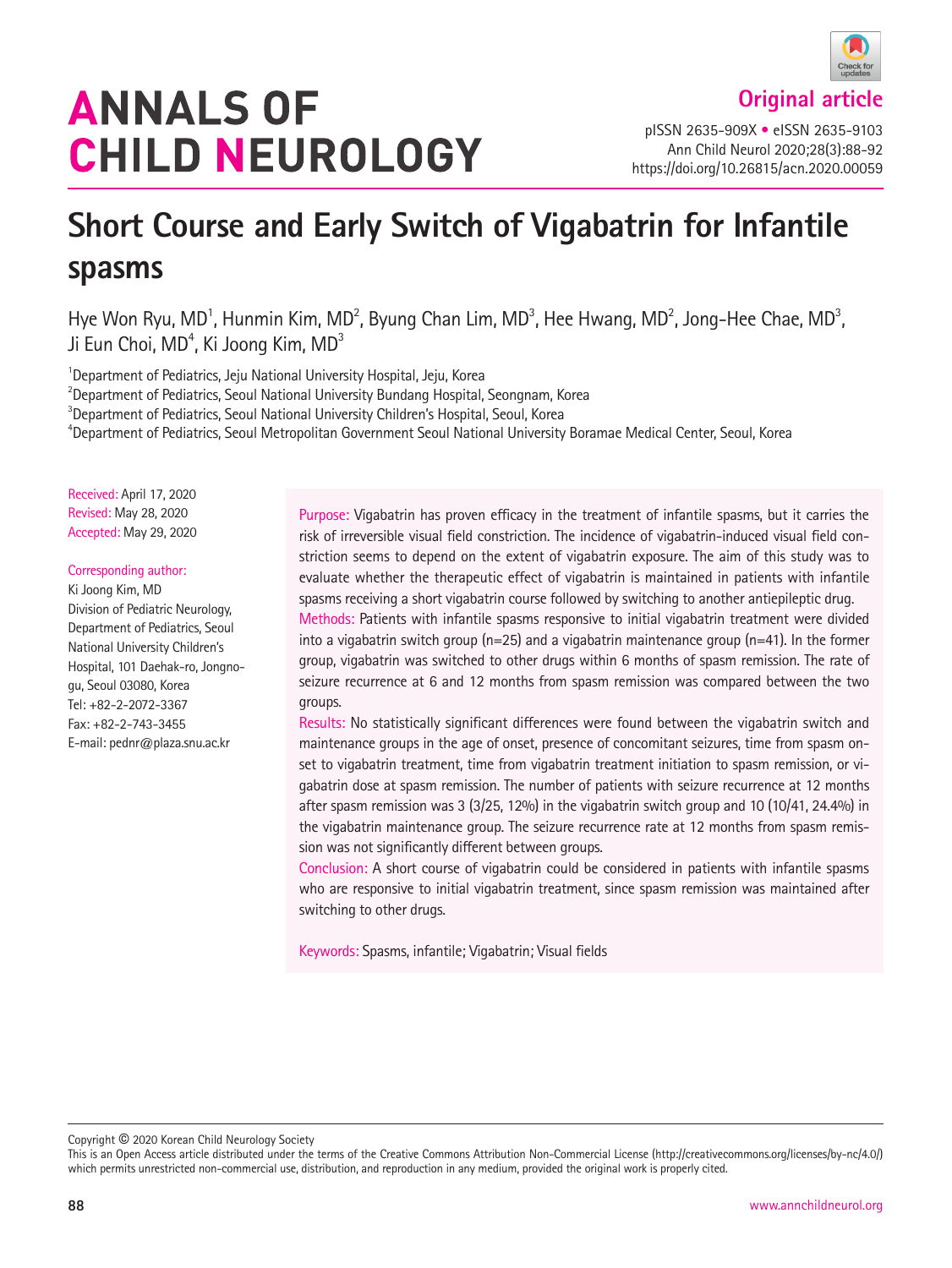## **Introduction**

Vigabatrin (VGB) has proven efficacy in the treatment of infantile spasms that is resistant to conventional antiepileptic drugs (AED) [\[1](#page-3-0)]. No difference in long-term outcome was found between treatment with VGB or with adrenocorticotropic hormone (ACTH) [\[2](#page-4-0)[-4\]](#page-4-1). Considering the serious side effects of ACTH such as infection, hypertension, osteoporosis, or electrolyte disturbances, VGB is a good choice for the treatment of infantile spasms  $[5,6]$  $[5,6]$  $[5,6]$ .

However, VGB has risk of visual field constriction (VFC) as an adverse effect. Of the patients treated with VGB, 44% (738/1,678) had VFC [\[7](#page-4-4)]. VGB-induced visual field defect is irreversible, and its incidence increases with the duration and total dose of VGB  $[8,9]$  $[8,9]$ . In a study examining the visual fields in school age children who had received VGB in infancy, visual field defects were found in 9% of children who received VGB for 1 year or less, in 30% of children who received VGB for 12 to 24 months, and in 63% of children who received VGB for more than 2 years [\[10\]](#page-4-5). In an observational cohort study using electroretinogram (ERG) to assess the VGB-induced retinal toxicity, 5.3% and 13.3% of children developed retinal damage with 6 and 12 months of VGB treatment [\[11\]](#page-4-6).

Patients receiving VGB treatment require regular visual field examination; however, perimetry is impossible in young children or in children with cognitive impairment. ERG, which can monitor the retinal toxicity in young children, is difficult to perform because it requires general anesthesia [\[12\]](#page-4-7).

Since the incidence of VFC depends on the duration of VGB treatment, if we use a short-term VGB treatment paradigm, it will be possible to reduce the risk of VFC. Controlled studies on the optimal duration of VGB to maintain the therapeutic effect without adverse effect were not found. In a long-term (mean 5.25 years) follow-up of 21 patients with infantile spasms, three patients had relapse of spasms, all within the first 6 months  $[13]$ . In another study, VGB was stopped after 6 months without relapse in patients with infantile spasms with Down syndrome, cryptogenic etiology, or neonatal hypoxic-ischemic encephalopathy [\[14](#page-4-9)[,15\]](#page-4-10).

Although VGB is effective for the treatment of infantile spasms, the risk of irreversible adverse events increases with the duration of treatment. Hence, if the recurrence rate does not increase in patients with a short treatment course of VGB followed by switching to another AED when compared with patients with a long-term VGB treatment, it could be a new strategy for treating infantile spasms. The purpose of this study was to evaluate whether the recurrence rate increases after switching to another AED from VGB compared to long-term VGB treatment in patients with infantile spasms.

## **Materials and Methods**

This study was approved by the Institutional Review Board of the Seoul National University Hospital(IRB No. H-1503-033-654). Written informed consent by the patients was waived due to a retrospective nature of our study.

Medical records of patients newly diagnosed with infantile spasms and treated with VGB in the Seoul National University Hospital from January 1997 through May 2014 were reviewed retrospectively. Infantile spasms were defined as the follows: (1) epileptic spasm onset during infancy at less than 12 months of age; (2) spasms confirmed either by history or by video electroencephalography (EEG) monitoring; and (3) hypsarrhythmic pattern on interictal EEG. Patient inclusion criteria included being a VGB responder and having a follow-up period of at least 12 months from spasm free. VGB responder was defined as (1) spasm free within 1 month of starting on VGB; (2) remaining spasm free for more than 1 month; and (3) resolution of hypsarrhythmic pattern on EEG. For the patients taking other AED before VGB start, patients without change of dose during were included. Patients with other additional AEDs after the start of VGB were excluded. Also, patients treated with corticosteroids were not included.

Gender, date of birth, age at spasms onset, etiology, EEG record, time from spasms onset to VGB treatment initiation, time from VGB treatment initiation to spasm free, VGB dose at spasm free, and relapse at 6 months and 12 months from spasm free were reviewed.

Patients were divided into two groups: VGB early switch group (switch group) and VGB maintenance group (maintenance group). VGB was switched with other drugs within 6 months of spasms remission in the VGB early switch group. The recurrence rate of spasms and other seizures at 6 and 12 months from spasms remission was compared between the two groups. In addition, risk factors such as gender, VGB switch, age of onset, etiology, and concomitant seizures were compared between patients who relapsed at 12 months and those who did not.

Statistical analysis was performed using SPSS version 22.0 for Windows (IBM Co., Armonk, NY, USA). A t-test for comparison of means and chi-square test or Fisher's exact test for comparison of proportion between groups were used. Statistical significance was defined as *P*< 0.05.

## **Results**

#### **1. Baseline characteristics**

Two hundred and three children were newly diagnosed with infantile spasms and treated with VGB between January 1997 and May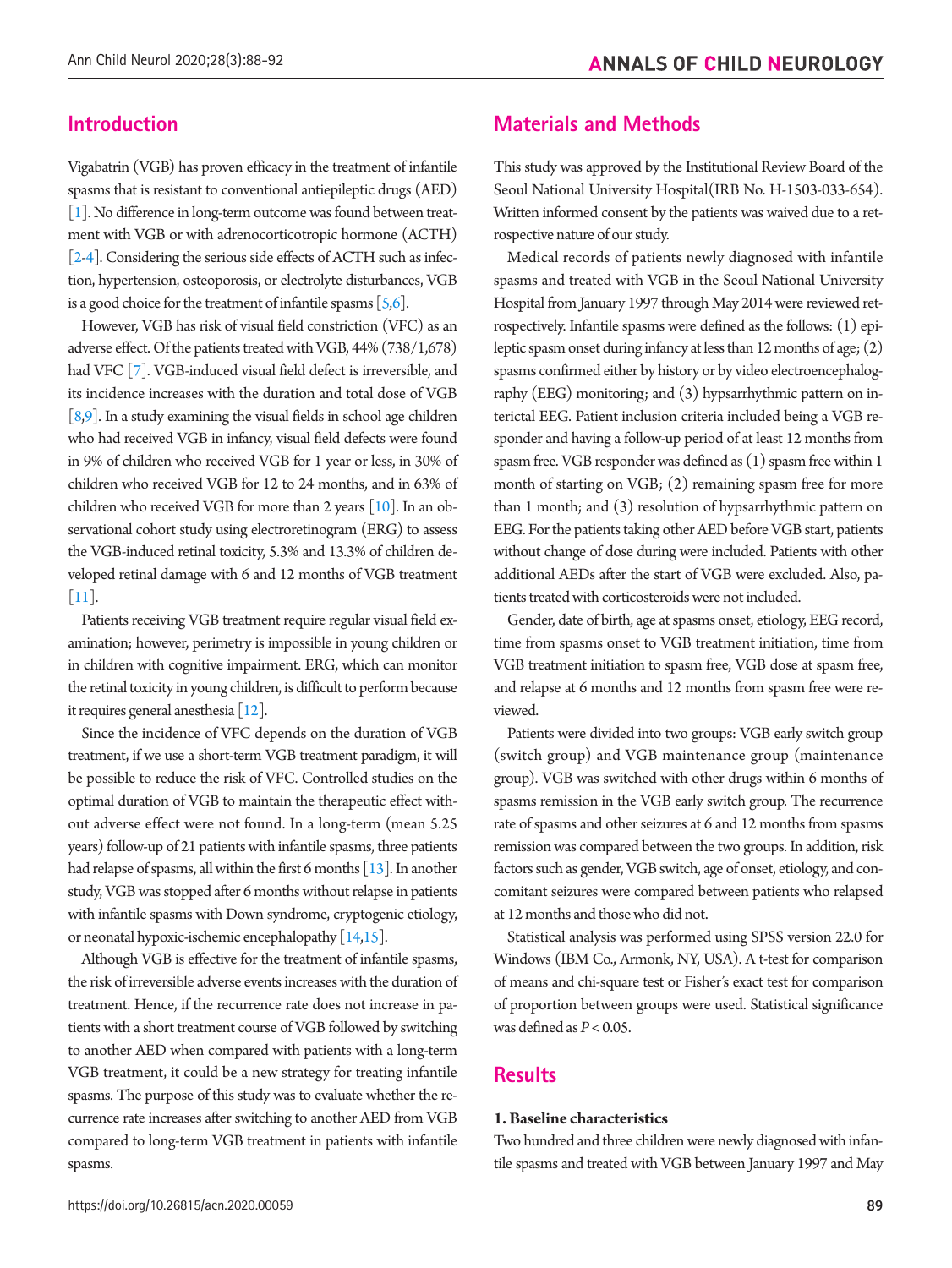2014. Seventy patients were VGB responder, and 66 patients satisfied inclusion criteria. Two patients who had less than 12 months follow-up and two patients for whom VGB was switched with other drugs between 6 and 12 months of spasms remission were excluded.

Of the 66 patients included in the analysis, 25 patients (12 boys, 13 girls) were in the switch group, and 41 patients (24 boys, 17 girls) were in the maintenance group. The mean age of infantile spasms onset was 6.1 months in the switch group, and 5.8 months in the maintenance group  $(P= 0.562)$ . The mean time between onset of spasms and initiation of VGB was 24.5 days in the switch group, and 35.2 days in the maintenance group  $(P= 0.243)$ . The mean time between initiation of VGB and spasm free was 11.9 days in the switch group, and 13.5 days in the maintenance group  $(P= 0.476)$ . The mean VGB dose at spasm free was 70.5 mg/kg/

#### <span id="page-2-0"></span>**Table 1.** Baseline characteristics

| Characteristic                                  | Switch $(n=25)$ | Maintenance $(n = 41)$ | P value |
|-------------------------------------------------|-----------------|------------------------|---------|
| Male sex                                        | 12 (48)         | 24 (59)                | 0.404   |
| Mean age at onset<br>(mo)                       | 6.1             | 5.8                    | 0.562   |
| Mean time from IS<br>to VGB (day)               | 24.5            | 35.2                   | 0.243   |
| Mean VGB dose<br>when spasm-free<br>(mg/kg/day) | 11.9            | 13.5                   | 0.476   |
| Mean VGB dose at<br>spasm free<br>(mg/kg/day)   | 70.5            | 64.9                   | 0.451   |
| Concomitant<br>seizures                         | 6(24)           | 6(15)                  | 0.348   |
| Symptomatic                                     | 12 (48)         | 27 (66)                | 0.152   |
| TSC                                             | 2               | 9                      |         |
| Congenital<br>malformation                      | 1               | 7                      |         |
| Brain injury<br>(HIE etc.)                      | 8               | 8                      |         |
| <b>CNS</b> infection                            | 0               | 3                      |         |
| Others                                          | 1               | 0                      |         |

Values are presented as number (%).

IS, infantile spasms; VGB, vigabatrin; TSC, tuberous sclerosis complex; HIE, hypoxic ischemic encephalopathy; CNS, central nervous system.

<span id="page-2-1"></span>**Table 2.** Seizure recurrence at 6 months after becoming spasmfree

|                             |      | Switch $(n = 25)$ Maintenance $(n = 41)$ | P value |
|-----------------------------|------|------------------------------------------|---------|
| Spasm recurrence            |      | 2(4.9)                                   | 0.522   |
| Cryptogenic                 |      | O                                        |         |
| Symptomatic                 |      | 2                                        |         |
| Other seizure<br>recurrence | 2(8) | 2(4.9)                                   | 0.630   |
| Cryptogenic                 |      | 0                                        |         |
| Symptomatic                 |      | っ                                        |         |

Values are presented as number (%).

day in the switch group, and 64.9 mg/kg/day in the maintenance group (*P*= 0.451). Six patients in each group had concomitant seizures when spasms occur  $(P= 0.348)$ .

The number of symptomatic cases was 12 (tuberous sclerosis complex [TSC] two, congenital malformation one, brain injury eight, chromosome abnormality [Down syndrome] one) in the switch group, and 27 (TSC nine, congenital malformation seven, brain injury eight, central nervous system infection three) in the maintenance group.

The mean duration between spasm free and tapering VGB was 2.5 months (range, 0.5 to 5.0), and VGB was stopped after an average of 4.5 months (range, 1.4 to 7.5) from spasm free. In the switch group, VGB was replaced with zonisamide  $(n = 13)$ , levetiracetam  $(n=11)$ , and topiramate  $(n=1)$  [\(Table 1](#page-2-0)).

#### **2. Outcome**

At 6 months from spasm free, the number of patients with recurrence of spasm was two, and the number of patients with recurrence of other seizure was four ([Table 2](#page-2-1)). At 12 months from spasm free, the number of patients with recurrence of spasm was six, and the number of patients with recurrence of other seizure

<span id="page-2-2"></span>**Table 3.** Seizure recurrence at 12 months after becoming spasmfree

|                             |       | Switch $(n = 25)$ Maintenance $(n = 41)$ | P value |
|-----------------------------|-------|------------------------------------------|---------|
| Spasm recurrence            | 0     | 6(15)                                    | 0.075   |
| Cryptogenic                 | 0     |                                          |         |
| Symptomatic                 | O     | 5                                        |         |
| Other seizure<br>recurrence | 3(12) | 4(10)                                    | 1.000   |
| Cryptogenic                 |       |                                          |         |
| Symptomatic                 |       | 3                                        |         |

Values are presented as number (%).

#### <span id="page-2-3"></span>**Table 4.** Risk factors for seizure recurrence (at 12 months)

|                                                       | Recurrence ( $n = 13$ ) Remission ( $n = 53$ ) |        | P value |
|-------------------------------------------------------|------------------------------------------------|--------|---------|
| Male sex                                              | 6(46)                                          | 30(57) | 0.498   |
| VGB switch                                            | 3(23)                                          | 22(42) | 0.340   |
| Symptomatic                                           | 10(77)                                         | 29(55) | 0.144   |
| Concomitant seizures                                  | 2(15)                                          | 10(19) | 1.000   |
| Mean onset age (mo)                                   | 6.1                                            | 5.8    | 0.685   |
| Mean time from IS to<br>VGB (day)                     | 36.5                                           | 29.8   | 0.551   |
| Mean time from VGB<br>to becoming<br>spasm-free (day) | 13.3                                           | 12.8   | 0.856   |
| Mean VGB dose when<br>spasm-free<br>(mg/kg/day)       | 59.2                                           | 69     | 0.275   |

Values are presented as number (%).

IS, infantile spasms; VGB, vigabatrin.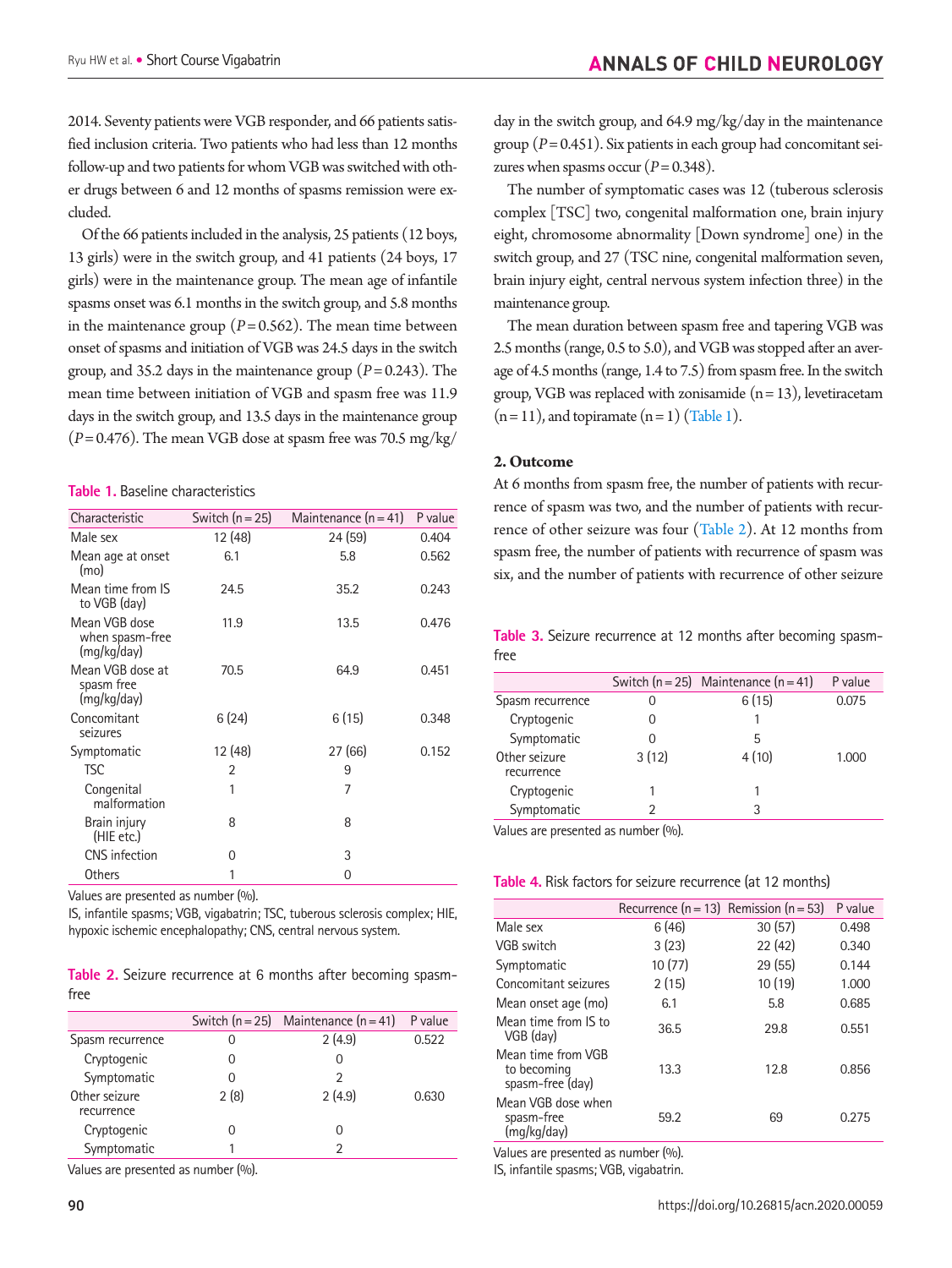was seven [\(Table 3](#page-2-2)). The average period from spasm free to recurrence was 8.4 months (range, 4.6 to 12.0), and the average period to other seizure recurrence was 6.0 months (range, 2.8 to 9.0).

#### **3. Risk factors for seizure recurrence**

After 12 months from spasms remission, 13 of 66 patients developed subsequent seizures: six patients had spasms and seven patients had other types of seizures. Clinical characteristics of patients by recurrence are shown in [Table 4](#page-2-3). There was no statistically significant difference between the recurrence group and the remission group. The number of patients in the switch group was three (23%) with recurrence and 22 (42%) without recurrence (*P*= 0.340). The number of symptomatic cases was 10 (77%) with recurrence and 29 (55%) without recurrence  $(P= 0.144)$ . When patients who experienced recurrence at 12 months after spasms had controlled were compared to patients without recurrence, no statistically significant difference was found, but recurrence tends to occur more frequently in cases where the cause of spasms was symptomatic.

## **Discussion**

VGB is effective in infantile spasms but can cause irreversible retinal toxicity manifested by VFC. Moreover, previous studies have reported that longer duration of medication increases the risk of retinal toxicity  $[8-10]$ . Recent research has shown that there is a difference in the frequency of visual field defect at 6 months after VGB medication and that after 12 months [11]. This indicates that vision loss can occur even if treatment has not been prolonged for years. However, there is a lack of research on the duration of medication to maintain therapeutic effects without increasing the risk of an adverse effect. In a study, VGB was stopped after 3 to 6 months in 19 patients who were responding to VGB. There was no case of recurrent spasms, although follow-up duration was not long, 13 to 50 months [\[14\]](#page-4-11). However, in a study on long-term prognosis, there was more than 50% recurrence in the form of epilepsy, including partial seizures  $\left[3,16\right]$ . So, it is often required treatment for subsequent seizure after the spasm remission. For infantile spasms patients who were successfully treated with VGB, short term VGB with followed another AED may be considered. If the recurrence rate does not increase after switching to another AED compared to long-term VGB treatment, it could be a new treatment strategy that reduces the risk of VFC and maintains the therapeutic effect.

We changed the medication to a different anticonvulsant drug in infantile spasms patients who were successfully treated with VGB within 6 months, and compared these patients to those who continued VGB, for any difference in the recurrence rate of spasms and other seizures. Although there is no guideline for the optimal treatment duration of VGB, limited studies suggest VGB could be stopped after 6 months without a relapse  $[14,15]$  $[14,15]$  and incidence of VFC seems to increase after 6 months of VGB treatment [\[11\]](#page-4-6). There was no statistically significant difference between the two groups with respect to baseline characteristics and recurrence rate at 6 and 12 months after spasms controlled.

Although no medications have been proven to be effective for infantile spasms except for ACTH and VGB, there are cases where infantile spasms were treated with medications that are effective for partial seizures, such as topiramate, zonisamide, and levetiracetam [\[17](#page-4-16)[-22](#page-4-17)]. More than 50% of the patients with a history of infantile spasms develop chronic epilepsy, most of them have other types of seizures than spasms. AED that is effective for concomitant with spasms or other types of seizures that appear after infantile spasms is controlled should be considered as switch drug.

This study is a retrospective study, and has limitations in that the duration of VGB treatment and the switch in drug were not constant in the switch group and the follow-up period was short. However, our data suggest that short course of VGB followed by switching to another AED can be a new strategy for treating infantile spasms. In future research, long-term prognosis and the difference in frequency of VFC between the two groups should be assessed.

## **Conflicts of interest**

No potential conflict of interest relevant to this article was reported.

## **ORCID**

Hye Won Ryu, https://orcid.org/0000-0001-5329-6026 Ki Joong Kim, https://orcid.org/0000-0002-0849-125X

## **Author contribution**

Conceptualization: HWR, BCL, and KJK. Data curation: HWR and BCL. Formal analysis: HWR and BCL. Methodology: HWR, BCL, and KJK. Project administration: HWR, BCL, and KJK. Visualization: HWR, BCL, and KJK. Writing - original draft: HWR and KJK. Writing - review & editing: HWR, HK, BCL, HH, JHC, JEC, and KJK.

## **References**

<span id="page-3-0"></span>1. [Carmant L. Vigabatrin therapy for infantile spasms: review of](https://doi.org/10.1111/j.1600-0404.2011.01599.x)  [major trials in Europe, Canada, and the United States; and rec-](https://doi.org/10.1111/j.1600-0404.2011.01599.x)